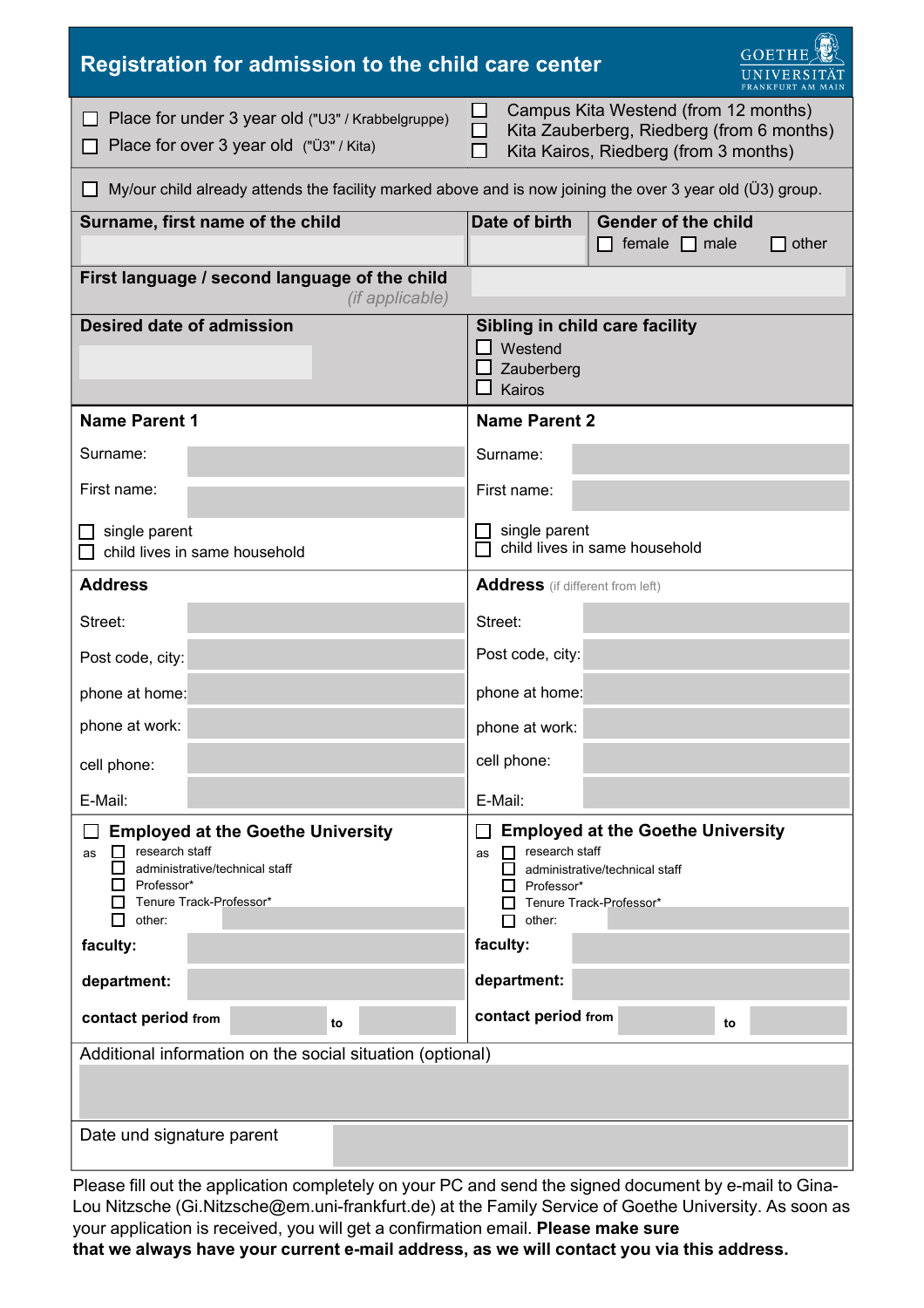# **FAQ - Childcare for Children of Employees at the Goethe University**

# **Who can apply for a place in the childcare facilities at Goethe University?**

Goethe University's Family Service accepts registrations from all employees for Goethe University's childcare facilities. As a general rule, at least one parent must be employed at Goethe University and the registration can only be made for the campus where the employee works.

Postdoctoral fellows, visiting scholars, and employees of the Studentenwerk are also considered GU employees.

# [Students apply for their spac](http://www.uni-frankfurt.de/59712033/Neues_Anmeldeverfahren_f%C3%BCr_Kinder_von_Studierenden)e thr[ough the municipal website](http://www.uni-frankfurt.de/59712033/Neues_Anmeldeverfahren_f%C3%BCr_Kinder_von_Studierenden) <www.kindernetfrankfurt.de>[.](http://www.uni-frankfurt.de/59712033/Neues_Anmeldeverfahren_f%C3%BCr_Kinder_von_Studierenden)

# **How do I register my child for one of the childcare facilities?**

University employees who would like to enroll their child(ren) in the university's company-related childcare facilities (Campus Kita on the Westend Campus and Kita Zauberberg as well as Kita Kairos on the Riedberg Campus), please fill out one application form per child on the computer and send the signed form by mail to Gina-Lou Nitzsche ([Gi.Nitzsche@em.uni-frankfurt.de\)](mailto:Gi.Nitzsche@em.uni-frankfurt.de) at the Goethe University Family Service.

### **When can the childcare start at the earliest?**

The childcare facilities at Goethe University have different minimum ages. The Kita Kairos (Riedberg) offers childcare for children from 3 months of age at the earliest, while the Kita Zauberberg (Riedberg) accepts children from 7 months of age. In the Campus Kita Westend, children can be cared for from 1 year of age.

In principle, registrations are only accepted after the date of birth.

# **What is the Goethe University Kita advisory board and when do the meetings take place?**

A Kita advisory board allocates the childcare places for children of employees at the Goethe University. It consists of representatives of the staff council, the family service, the day care centres and the president in charge. The Kita advisory board of the Campus Kita Westend meets in February and June. The board of Kita Kairos and the Kita Zauberberg meets in February, June and October.

The statutes of the Kita Advisory Boards are accessible on the [Family Service's website](https://www,family.uni-frankfurt.de).

#### **Until when can applications be submitted?**

Applications can be submitted by e-mail (not by mail, please) to Gina-Lou Nitzsche at Family Service until the end of the month before the Kita Advisory Board meeting.

The closing dates for the Campus Kita Westend are January 31 and May 31 respectively. The closing dates for Kita Kairos and Kita Zauberberg are January 31, May 31 and September 30.

#### **What are the criteria for the allocation of places?**

The places are allocated according to defined and visible criteria which, apart from a few additions, essentially correspond to those of the City of Frankfurt.